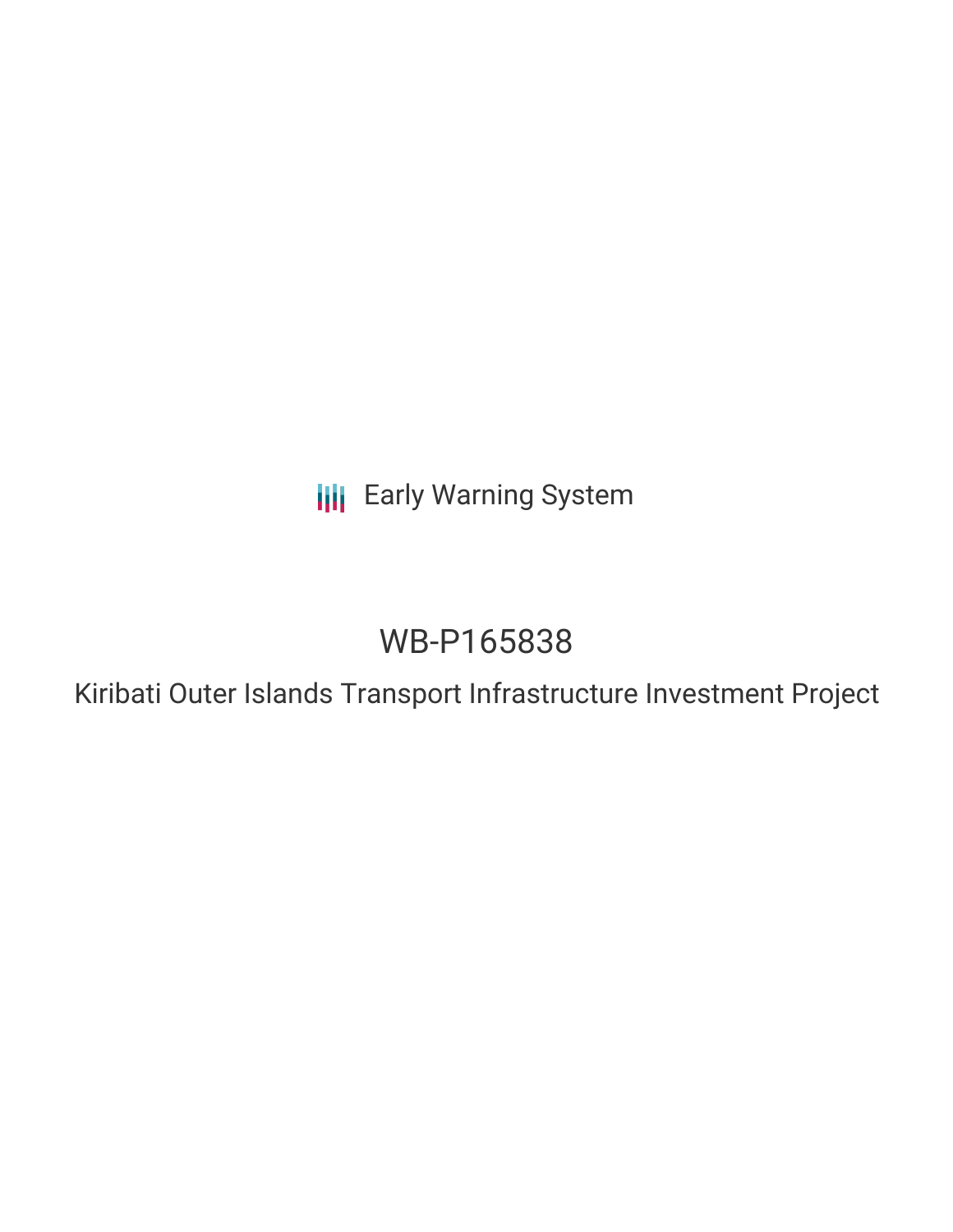

## **Quick Facts**

| <b>Countries</b>               | Kiribati        |
|--------------------------------|-----------------|
| <b>Financial Institutions</b>  | World Bank (WB) |
| <b>Status</b>                  | Proposed        |
| <b>Bank Risk Rating</b>        | B               |
| <b>Sectors</b>                 | Transport       |
| <b>Investment Amount (USD)</b> | \$21.00 million |
| <b>Project Cost (USD)</b>      | \$31.00 million |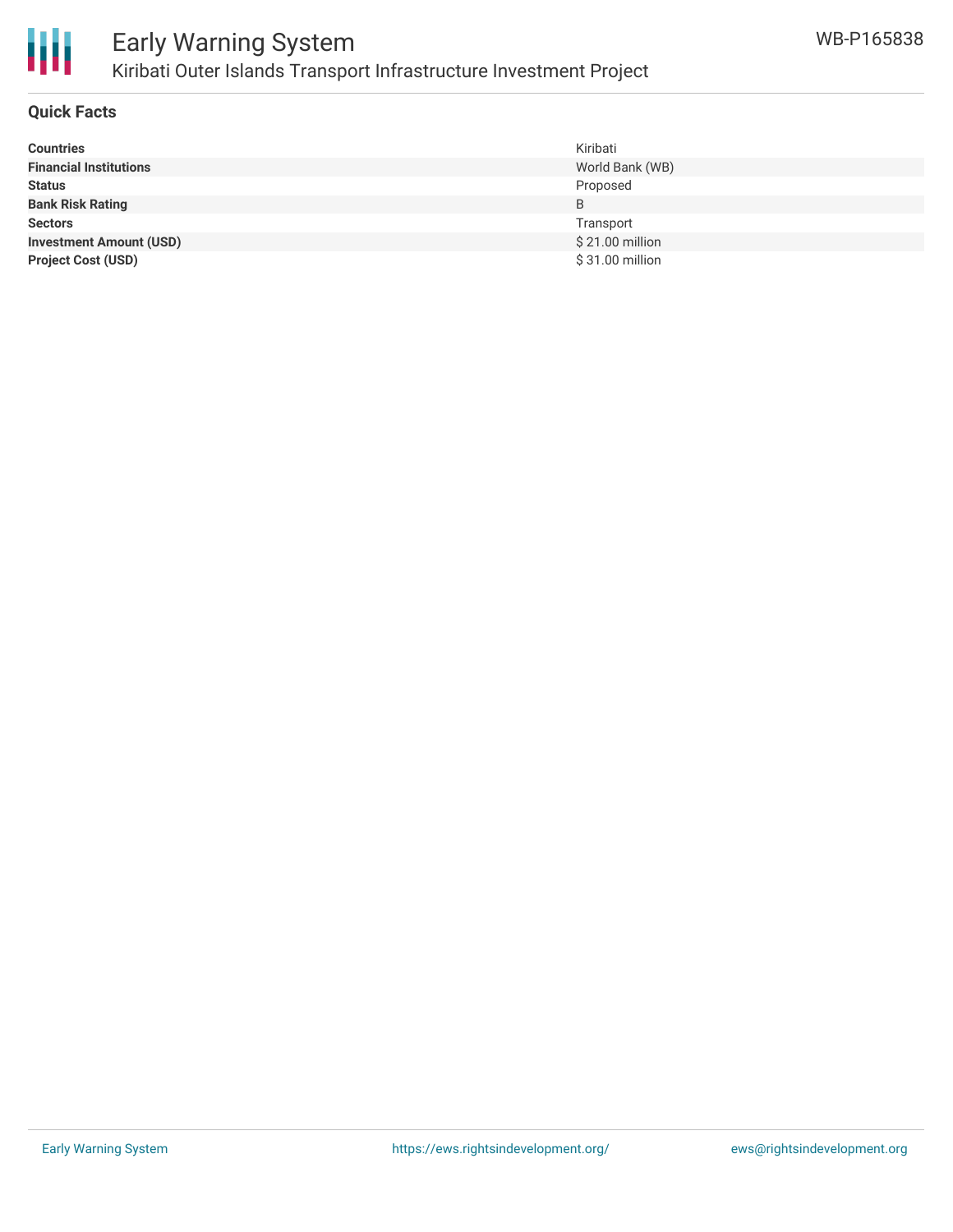

## **Project Description**

No information available at the time of writing.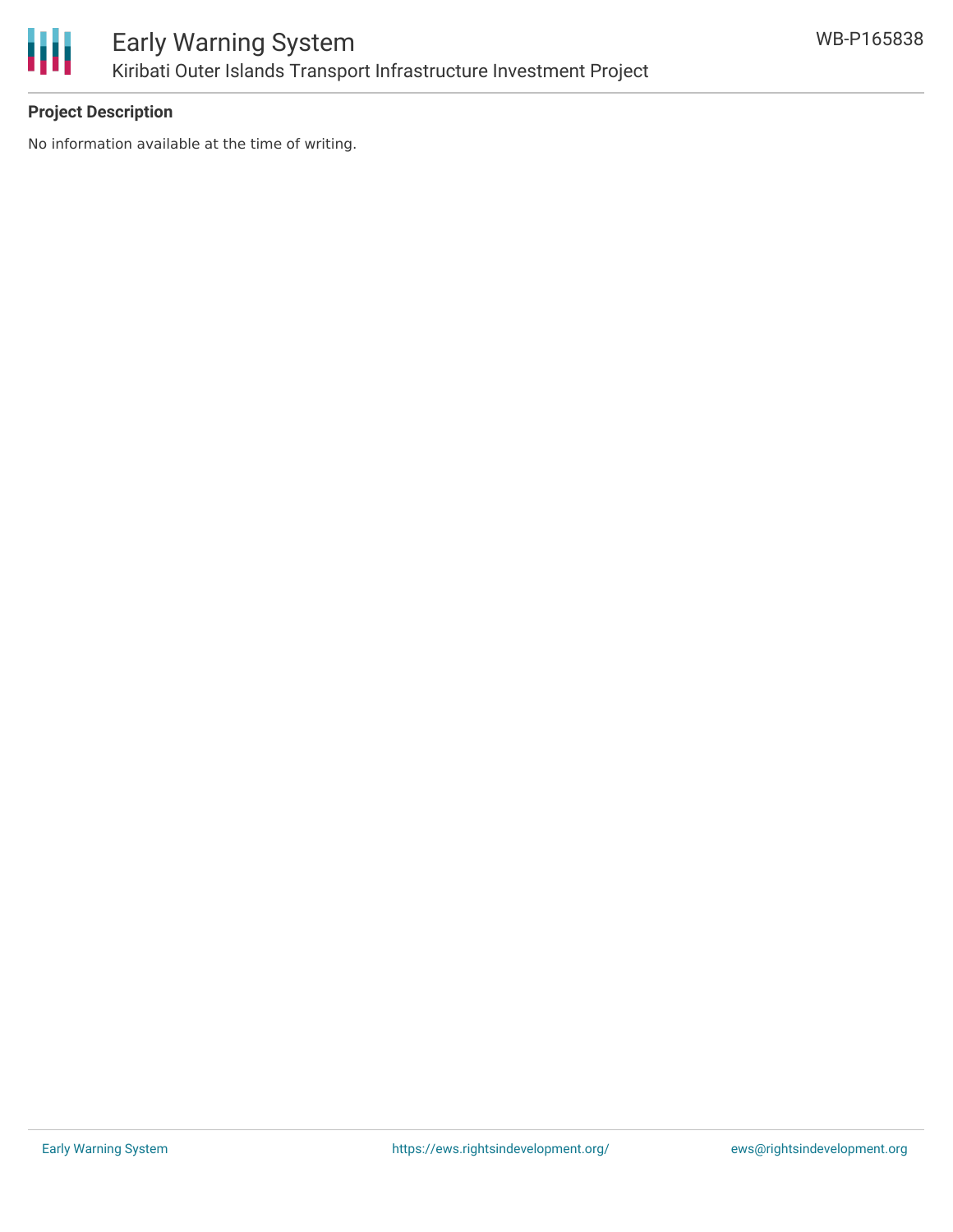

## **Investment Description**

World Bank (WB)